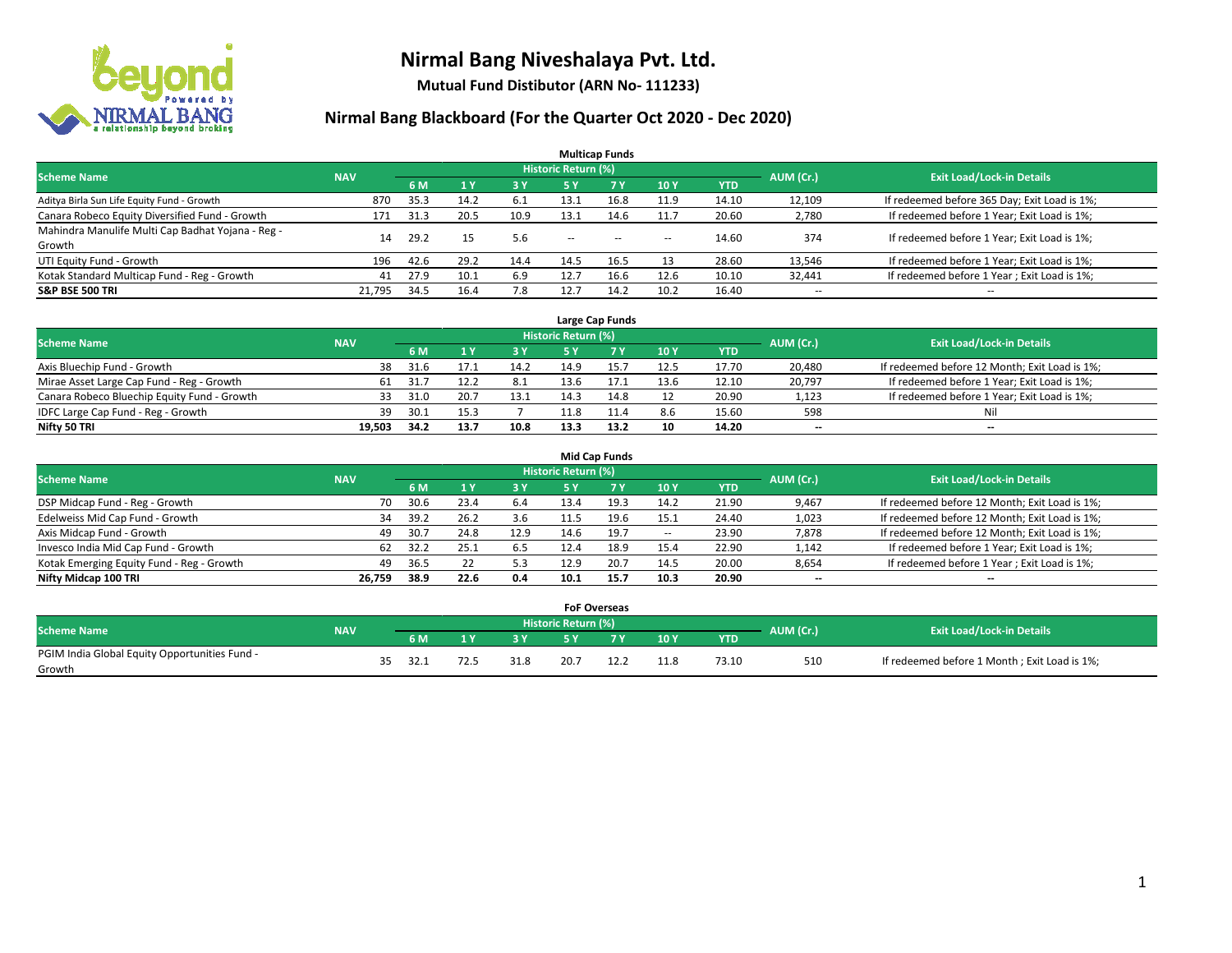

**Mutual Fund Distibutor (ARN No- 111233)**

| Large & Midcap                                   |            |      |                |     |                            |      |      |            |           |                                              |  |  |  |  |
|--------------------------------------------------|------------|------|----------------|-----|----------------------------|------|------|------------|-----------|----------------------------------------------|--|--|--|--|
| <b>Scheme Name</b>                               | <b>NAV</b> |      |                |     | <b>Historic Return (%)</b> |      |      |            | AUM (Cr.) | <b>Exit Load/Lock-in Details</b>             |  |  |  |  |
|                                                  |            | 6 M  | 1 <sub>Y</sub> | 3 Y | 5 Y                        | 7Y   | 10Y  | <b>YTD</b> |           |                                              |  |  |  |  |
| Mirae Asset Emerging Bluechip Fund - Growth      | 69         | 34.6 | 21.2           | 9.6 | 17.1                       | 24.4 | 20.2 | 20.20      | 13,405    | If redeemed before 1 Year; Exit Load is 1%;  |  |  |  |  |
| Canara Robeco Emerging Equities - Growth         | 119        | 35.4 | 23.4           | 6.7 | 13.6                       | 23   | 17.6 | 22.80      | 6,881     | If redeemed before 1 Year; Exit Load is 1%;  |  |  |  |  |
| Principal Emerging Bluechip Fund - Growth        | 130        | 35.0 | 20.9           | 4.7 | 13.8                       | 20.2 | 14.7 | 20.00      | 2,324     | If redeemed before 365 Day; Exit Load is 1%; |  |  |  |  |
| Invesco India Growth Opportunities Fund - Growth | 41         | 29.3 |                | 7.3 | 12.3                       | 15.1 | 11.5 | 11.50      | 3,278     | If redeemed before 1 Year; Exit Load is 1%;  |  |  |  |  |
| Sundaram Large and Mid Cap Fund - Reg - Growth   | 39         | 28.9 | 5.9            | 5.7 | 11.6                       | 15.1 | 10.2 | 6.00       | 1,353     | If redeemed before 365 Day; Exit Load is 1%; |  |  |  |  |
| NIFTY Large Midcap 250 TRI                       | 8,820      | 35.0 | 19.6           | 6.5 |                            | 16.1 | 11.5 | 18.90      | $- -$     | $\overline{\phantom{a}}$                     |  |  |  |  |

|                                                     |            |      |      |           |                     | <b>Focused Funds</b> |        |       |           |                                               |
|-----------------------------------------------------|------------|------|------|-----------|---------------------|----------------------|--------|-------|-----------|-----------------------------------------------|
| <b>Scheme Name</b>                                  | <b>NAV</b> |      |      |           | Historic Return (%) |                      |        |       | AUM (Cr.) | <b>Exit Load/Lock-in Details</b>              |
|                                                     |            | 6 M  |      | <b>3Y</b> | 5 Y                 | <b>7Y</b>            | 10Y    | YTD   |           |                                               |
| Axis Focused 25 Fund - Growth                       |            | 35.0 | 18.6 | 11.6      | 16.1                | 17.1                 | $\sim$ | 19.00 | 13,359    | If redeemed before 12 Month; Exit Load is 1%; |
| ICICI Prudential Focused Equity Fund - Ret - Growth | 36         | 26.6 | 24.2 | 6.6       | 10.6                | 11.9                 | 9.2    | 23.60 | 894       | If redeemed before 1 Year; Exit Load is 1%;   |
| SBI Focused Equity Fund - Growth                    | 174        | 26.1 | 13.7 | 8.4       | 13.7                | 17.8                 | 15.4   | 13.50 | 12,020    | If redeemed before 1 Year; Exit Load is 1%;   |
| <b>S&amp;P BSE 500 TRI</b>                          | 21.795     | 34.5 | 16.4 | 7.8       | 12.7                | 14.2                 | 10.2   | 16.40 | $- -$     | $\overline{\phantom{a}}$                      |

|                                    |            |      |                                  |        |      | <b>Small Cap Funds</b> |       |            |           |                                               |
|------------------------------------|------------|------|----------------------------------|--------|------|------------------------|-------|------------|-----------|-----------------------------------------------|
| <b>Scheme Name</b>                 | <b>NAV</b> |      | <b>Exit Load/Lock-in Details</b> |        |      |                        |       |            |           |                                               |
|                                    |            | 6 M  |                                  | 3 Y.   | cν   |                        | 10Y   | <b>YTD</b> | AUM (Cr.) |                                               |
| Axis Small Cap Fund - Reg - Growth | 39         | 38.6 |                                  |        | 13.8 | 21.2                   | $\!-$ | 20.60      | 3,366     | If redeemed before 12 Month; Exit Load is 1%; |
| DSP Small Cap Fund - Reg - Growth  | 70         | 42.0 | -33.7                            | $-0.4$ |      |                        | 15.4  | 30.40      | 5,791     | If redeemed before 12 Month; Exit Load is 1%; |
| SBI Small Cap Fund - Growth        | 70         | 42.5 | 31.2                             | 3.6    |      | 26.8                   | 18.8  | 30.40      | 6,202     | If redeemed before 1 Year; Exit Load is 1%;   |
| Nifty Smallcap 100 TRI             | 8.566      | 48.5 | 22.7                             | $-7.2$ |      |                        | 6.9   | 19.60      | $- -$     | $\overline{\phantom{a}}$                      |

| ELSS Schemes (Tax Saving u/s 80-C)                                                                              |       |      |                |      |               |             |                          |            |        |                          |  |  |  |  |
|-----------------------------------------------------------------------------------------------------------------|-------|------|----------------|------|---------------|-------------|--------------------------|------------|--------|--------------------------|--|--|--|--|
| <b>Historic Return (%)</b><br><b>Exit Load/Lock-in Details</b><br><b>Scheme Name</b><br>AUM (Cr.)<br><b>NAV</b> |       |      |                |      |               |             |                          |            |        |                          |  |  |  |  |
|                                                                                                                 |       | 6 M  | 1 <sup>1</sup> | 3 Y  | <b>5Y</b>     | <b>77 Y</b> | 10Y                      | <b>YTD</b> |        |                          |  |  |  |  |
| Aditya Birla Sun Life Tax Relief 96 - Growth                                                                    | 37    | 24.1 | 13.7           | 4.4  | 11.2          | 16.2        | 11.7                     | 13.70      | 12,118 | Nil                      |  |  |  |  |
| Axis Long Term Equity Fund - Growth                                                                             | 58    | 34.4 | 18.2           | 11.9 | 14            | 19.1        | 16.4                     | 18.30      | 25,618 | Nil                      |  |  |  |  |
| Canara Robeco Equity Tax Saver Fund - Growth                                                                    | 85    | 36.3 | 24.7           | 12.5 | 13.5          | 15.6        | 12.3                     | 25.00      | 1,333  | Nil                      |  |  |  |  |
| Invesco India Tax Plan - Growth                                                                                 | 63    | 31.2 | 17.3           | 8.3  | 12.4          | 16.6        | 13.1                     | 17.10      | 1,280  | Nil                      |  |  |  |  |
| Mirae Asset Tax Saver Fund - Reg - Growth                                                                       | 23    | 36.3 | 19.8           | 10.2 | $\sim$ $\sim$ | $\sim$      | $\overline{\phantom{a}}$ | 19.30      | 5,045  | Nil                      |  |  |  |  |
| S&P BSE 200 TRI                                                                                                 | 7.050 | 34.1 | 15.8           |      | 13.1          | 14.2        | 10.4                     | 16.00      | $- -$  | $\overline{\phantom{a}}$ |  |  |  |  |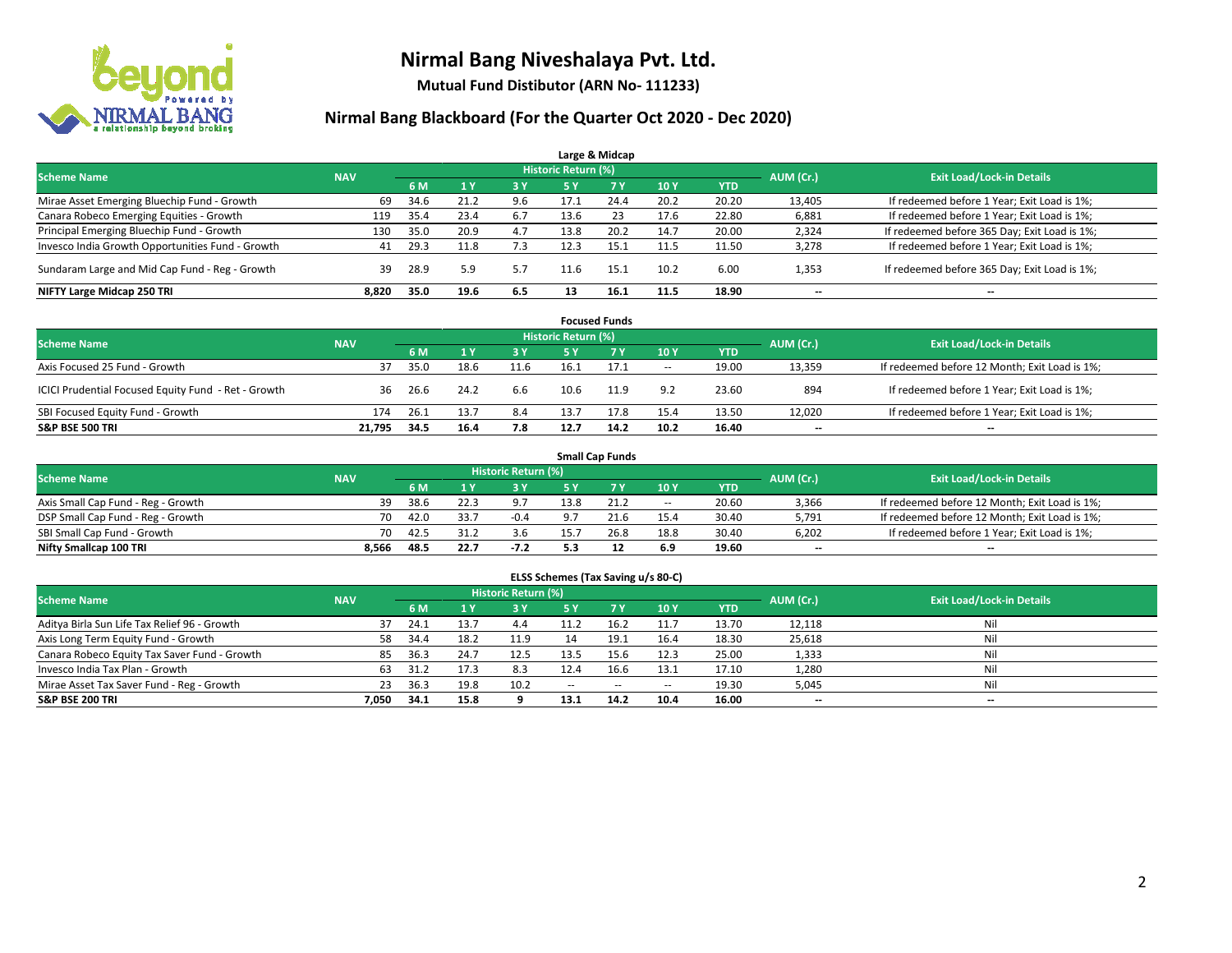

**Mutual Fund Distibutor (ARN No- 111233)**

| <b>Solution Oriented</b>                                  |            |      |      |                            |      |      |        |            |           |                                                                                                                                                           |  |  |  |
|-----------------------------------------------------------|------------|------|------|----------------------------|------|------|--------|------------|-----------|-----------------------------------------------------------------------------------------------------------------------------------------------------------|--|--|--|
| <b>Scheme Name</b>                                        | <b>NAV</b> |      |      | <b>Historic Return (%)</b> |      |      |        |            | AUM (Cr.) | <b>Exit Load/Lock-in Details</b>                                                                                                                          |  |  |  |
|                                                           |            | 6 M  | 1 Y  | 3 Y                        | 5 Y  | 7 Y  | 10Y    | <b>YTD</b> |           |                                                                                                                                                           |  |  |  |
| <b>HDFC Childrens Gift Fund</b>                           | 144        | 26.5 | 15.7 | 7.2                        | 11.6 | 14.2 | 13.1   | 15.80      | 3,798     | If redeemed before 1 Year; Exit Load is 3%; If redeemed bet. 1 Year<br>to 2 Year; Exit Load is 2%; If redeemed bet. 2 Year to 3 Year; Exit<br>Load is 1%: |  |  |  |
| Tata Retirement Savings Fund - Moderate Plan - Reg        | 36         | 23.3 | 13.3 | 6                          | 12.2 | 16.7 | $\sim$ | 13.70      | 1,252     | If redeemed before 61 Month; Exit Load is 1%;                                                                                                             |  |  |  |
| Tata Retirement Savings Fund - Progressive Plan -<br>Reg  | 35         | 26.5 | 12.5 | 5.8                        | 13   | 16.5 | $\sim$ | 12.90      | 889       | If redeemed before 61 Month; Exit Load is 1%;                                                                                                             |  |  |  |
| Tata Retirement Savings Fund - Reg - Conservative<br>Plan | 23         | 9.5  | 11.1 | 6.5                        | q    | 10.2 | $\!-$  | 11.30      | 157       | If redeemed before 61 Month; Exit Load is 1%;                                                                                                             |  |  |  |
| <b>S&amp;P BSE 200 TRI</b>                                | 7,050      | 34.1 | 15.8 |                            | 13.1 | 14.2 | 10.4   | 16.00      | --        | --                                                                                                                                                        |  |  |  |

| <b>Index Fund</b>                                  |            |                                  |      |      |      |           |      |            |       |                                               |  |  |  |  |
|----------------------------------------------------|------------|----------------------------------|------|------|------|-----------|------|------------|-------|-----------------------------------------------|--|--|--|--|
| <b>Scheme Name</b>                                 | AUM (Cr.)  | <b>Exit Load/Lock-in Details</b> |      |      |      |           |      |            |       |                                               |  |  |  |  |
|                                                    | <b>NAV</b> | 6 M                              |      | 3 Y  | 5 Y  | <b>7Y</b> | 10Y  | <b>YTD</b> |       |                                               |  |  |  |  |
| HDFC Index Fund-NIFTY 50 Plan                      | 126        | 33.9                             | 12.7 | 10.2 | 12.6 | 12.7      | 9.2  | 13.20      | 2,193 | If redeemed before 3 Day; Exit Load is 0.25%; |  |  |  |  |
| ICICI Prudential Nifty Next 50 Index Fund - Growth | 28         | 23.6                             | 12.4 | 1.3  | 10.3 | 14        | 10.3 | 12.70      | 894   | Nil                                           |  |  |  |  |
| UTI Nifty Index Fund - Growth                      | 91         | 34.0                             | 13.1 | 10.4 | 12.8 | 12.7      | 9.2  | 13.60      | 3,037 | Nil                                           |  |  |  |  |
| Nifty 50 TRI                                       | 19,503     | 34.2                             | 13.7 | 10.8 | 13.3 | 13.2      | 10   | 14.20      | $- -$ | $-$                                           |  |  |  |  |

|                                       |            |       |      |                            |      | <b>Contra/Value Fund</b> |      |       |           |                                             |
|---------------------------------------|------------|-------|------|----------------------------|------|--------------------------|------|-------|-----------|---------------------------------------------|
| <b>Scheme Name</b>                    | <b>NAV</b> |       |      | <b>Historic Return (%)</b> |      |                          |      |       | AUM (Cr.) | <b>Exit Load/Lock-in Details</b>            |
|                                       |            | 6 M   |      | 3 Y                        |      | 7 V                      | 10Y  | YTD   |           |                                             |
| Invesco India Contra Fund - Growth    | 59         | -30.5 | 19.8 |                            | 13.8 | 18.3                     | 13.3 | 19.30 | 5,609     | If redeemed before 1 Year; Exit Load is 1%; |
| UTI Value Opportunities Fund - Growth | 75.        | -33.2 |      | 8.3                        |      |                          | 10.3 | 17.00 | 4,931     | If redeemed before 1 Year; Exit Load is 1%; |
| <b>S&amp;P BSE 500 TRI</b>            | 21.795     | 34.5  | 16.4 | 7.8                        |      | 14.2                     | 10.2 | 16.40 | $- -$     | $-$                                         |

| Sector/Thematic                                                           |            |      |        |                     |      |        |      |            |           |                                               |  |  |  |
|---------------------------------------------------------------------------|------------|------|--------|---------------------|------|--------|------|------------|-----------|-----------------------------------------------|--|--|--|
| <b>Scheme Name</b>                                                        | <b>NAV</b> |      |        | Historic Return (%) |      |        |      |            | AUM (Cr.) | <b>Exit Load/Lock-in Details</b>              |  |  |  |
|                                                                           |            | 6 M  | $A$ Y  | <b>3Y</b>           | 5 Y  | 7Y     | 10Y  | <b>YTD</b> |           |                                               |  |  |  |
| Canara Robeco Consumer Trends Fund - Reg -<br>Growth                      | 50         | 31.2 | 17.8   | 10.7                | 14.9 | 18     | 13.6 | 18.00      | 460       | If redeemed before 1 Year; Exit Load is 1%;   |  |  |  |
| Mirae Asset Great Consumer Fund - Growth                                  | 41         | 27.2 | 10.6   |                     | 13.4 | 15.8   | --   | 10.20      | 1,057     | If redeemed before 1 Year; Exit Load is 1%;   |  |  |  |
| ICICI Prudential Technology Fund - Growth                                 | 97         | 78.3 | 65.5   | 27.3                | 18.6 | 17.5   | 17.1 | 67.30      | 938       | If redeemed before 15 Day; Exit Load is 1%;   |  |  |  |
| Nippon India Pharma Fund - Growth                                         | 253        | 32.2 | 67.2   | 21                  | 11.1 | 17.2   | 16.1 | 66.20      | 4,151     | If redeemed before 1 Month; Exit Load is 1%;  |  |  |  |
| BNP Paribas India Consumption Fund - Reg - Growth                         | 15         | 22.0 | 16.3   | $\sim$              | --   | $\sim$ | --   | 16.00      | 613       | If redeemed before 12 Month; Exit Load is 1%; |  |  |  |
| ICICI Prudential Banking and Financial Services Fund -<br>Retail - Growth | 65         | 36.0 | $-6.9$ | 1.7                 | 13.3 | 16.7   | 13.1 | $-7.30$    | 3,289     | If redeemed before 15 Day; Exit Load is 1%;   |  |  |  |
| <b>S&amp;P BSE 500 TRI</b>                                                | 21.795     | 34.5 | 16.4   | 7.8                 | 12.7 | 14.2   | 10.2 | 16.40      | --        | --                                            |  |  |  |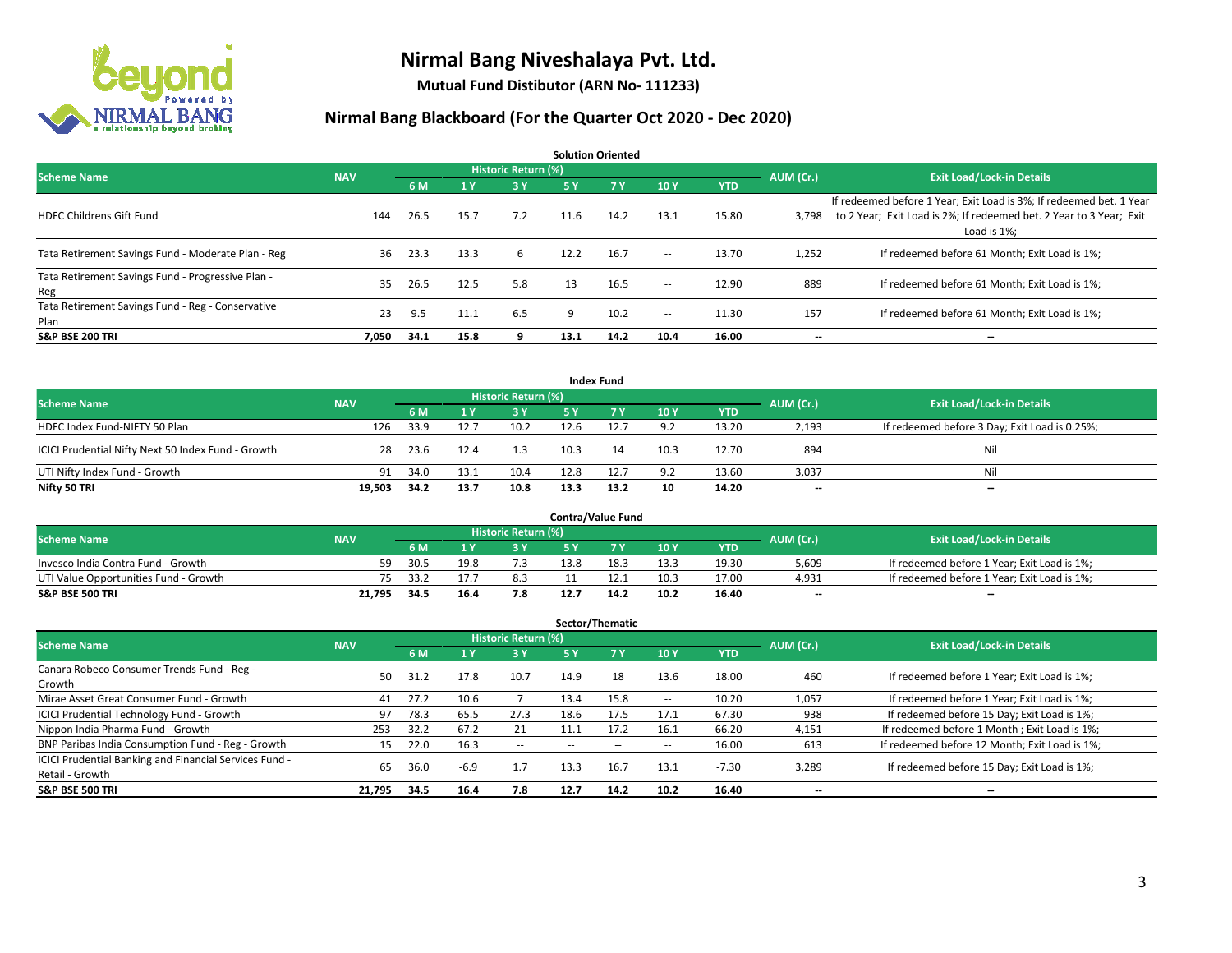

**Mutual Fund Distibutor (ARN No- 111233)**

| <b>Dynamic Asset Allocation Funds</b>                      |            |      |      |                            |            |           |       |            |                          |                                               |  |  |  |
|------------------------------------------------------------|------------|------|------|----------------------------|------------|-----------|-------|------------|--------------------------|-----------------------------------------------|--|--|--|
| <b>Scheme Name</b>                                         | <b>NAV</b> |      |      | <b>Historic Return (%)</b> |            |           |       |            | AUM (Cr.)                | <b>Exit Load/Lock-in Details</b>              |  |  |  |
|                                                            |            | 6 M  |      | 73 Y                       | <b>5 Y</b> | <b>7Y</b> | 10Y   | <b>YTD</b> |                          |                                               |  |  |  |
| ICICI Prudential Balanced Advantage Fund - Reg -<br>Growth | 42         | 19.2 | 10.8 | 7.9                        | 10         | 12.1      | 11.7  | 10.70      | 27,647                   | If redeemed before 1 Year; Exit Load is 1%;   |  |  |  |
| Nippon India Balanced Advantage Fund - Growth              | 104        | 19.0 | 10.7 | 6.4                        | 10         | 12.3      | 9.5   | 10.50      | 2,856                    | If redeemed before 12 Month; Exit Load is 1%; |  |  |  |
| Edelweiss Balanced Advantage Fund - Growth                 | 30         | 21.0 | 21.7 | 10.2                       | 10.3       | 11.8      | 10.1  | 21.30      | 1,924                    | If redeemed before 365 Day; Exit Load is 1%;  |  |  |  |
| Kotak Balanced Advantage Fund - Reg - Growth               | 13         | 17.4 | 12.8 | $\sim$                     | --         | $\sim$    | $\!-$ | 12.70      | 5,180                    | If redeemed before 1 Year; Exit Load is 1%;   |  |  |  |
| NIFTY 50 Hybrid Composite Debt 65:35 Index                 | 12.209     | 23.2 | 15.2 | 11.1                       | 12.3       | 12.4      | 10    | 15.50      | $\overline{\phantom{a}}$ | $- -$                                         |  |  |  |

|                                                 |            |      |      |                            |      | <b>Hybrid Aggressive</b> |        |            |           |                                               |
|-------------------------------------------------|------------|------|------|----------------------------|------|--------------------------|--------|------------|-----------|-----------------------------------------------|
| <b>Scheme Name</b>                              | <b>NAV</b> |      |      | <b>Historic Return (%)</b> |      |                          |        |            | AUM (Cr.) | <b>Exit Load/Lock-in Details</b>              |
|                                                 |            | 6 M  |      | 3 Y                        |      |                          | 10Y    | <b>YTD</b> |           |                                               |
| Canara Robeco Equity Hybrid Fund - Growth       | 199        | 23.8 | 18.3 | 10.2                       | 11.  | 15.3                     | 12.4   | 18.40      | 3,906     | If redeemed before 1 Year; Exit Load is 1%;   |
| SBI Equity Hybrid Fund - Growth                 | 163        | 22.7 |      | 8.3                        |      | 14.7                     | 11.9   | 11.60      | 34,353    | If redeemed before 12 Month; Exit Load is 1%; |
| Mirae Asset Hybrid - Equity Fund - Reg - Growth | 18         | 23.7 |      | 8.5                        | 12.2 | $-$                      | $\sim$ | 12.30      | 4,139     | If redeemed before 1 Year; Exit Load is 1%;   |
| ICICI Prudential Equity & Debt Fund - Growth    | 151        | 22.9 | 8.8  |                            | 10.6 |                          | 12.5   | 8.10       | 16,331    | If redeemed before 1 Year; Exit Load is 1%;   |
| NIFTY 50 Hybrid Composite Debt 65:35 Index      | 12.209     | 23.2 | 15.2 | 11.1                       | 12.3 | 12.4                     | 10     | 15.50      | $-$       | $-$                                           |

|                                         |            |     |      |                     |      | Gold |       |       |                          |                                                                  |
|-----------------------------------------|------------|-----|------|---------------------|------|------|-------|-------|--------------------------|------------------------------------------------------------------|
| <b>Scheme Name</b>                      | <b>NAV</b> |     |      | Historic Return (%) |      |      |       |       | AUM (Cr.)                | <b>Exit Load/Lock-in Details</b>                                 |
|                                         |            | 6 M |      | 3 Y                 | 5 Y  |      | 10Y   | YTD   |                          |                                                                  |
| <b>HDFC Gold Fund - Growth</b>          | 16         |     | 29.1 | 18.8                | 13.4 | 6.4  | $\!-$ | 27.10 | 1,005                    | If redeemed before 6 Months; Exit Load is 2%; If redeemed bet. 6 |
|                                         |            |     |      |                     |      |      |       |       |                          | Months to 12 Months; Exit Load is 1%;                            |
| Kotak Gold Fund - Reg - Growth          |            |     | 28.9 | 19.6                | 13.5 | 6.4  | $\!-$ | 26.40 | 749                      | If redeemed before 1 Year; Exit Load is 1%;                      |
| Nippon India Gold Savings Fund - Growth |            |     | 29.1 | 18.7                |      |      | $\!-$ | 26.60 | 1,302                    | If redeemed before 15 Day; Exit Load is 1%;                      |
| <b>Prices of Gold</b>                   | 49.787     | 2.9 | 29.9 | 20.1                | 14.6 | 7.8  | 9.3   | 27.40 | $\overline{\phantom{a}}$ | --                                                               |

| <b>Arbitrage Fund</b>                      |            |    |     |     |                            |  |     |        |            |           |                                                 |  |  |
|--------------------------------------------|------------|----|-----|-----|----------------------------|--|-----|--------|------------|-----------|-------------------------------------------------|--|--|
| <b>Scheme Name</b>                         | <b>NAV</b> |    |     |     | <b>Historic Return (%)</b> |  |     |        |            | AUM (Cr.) | <b>Exit Load/Lock-in Details</b>                |  |  |
|                                            |            |    | 4 M | 3 M | 6 M                        |  |     | ЗY     | <b>YTD</b> |           |                                                 |  |  |
| IDFC Arbitrage Fund - Reg - Growth         |            | 25 | 2.5 |     |                            |  | 4.9 | 5.4    | 3.70       | 7,084     | If redeemed before 1 Month; Exit Load is 0.25%; |  |  |
| Kotak Equity Arbitrage Fund - Reg - Growth |            | 29 | 2.9 |     | 3.1                        |  |     | 5.6    | 4.30       | 15,302    | If redeemed before 30 Day; Exit Load is 0.25%;  |  |  |
| Tata Arbitrage Fund - Reg - Growth         |            |    | 3.0 |     | 3.4                        |  | 5.6 | $\sim$ | 4.90       | 2.487     | If redeemed before 30 Day; Exit Load is 0.25%;  |  |  |
| Nippon India Arbitrage Fund - Growth       |            |    | 3.0 |     |                            |  |     |        | 4.20       | 8,178     | If redeemed before 1 Month; Exit Load is 0.25%; |  |  |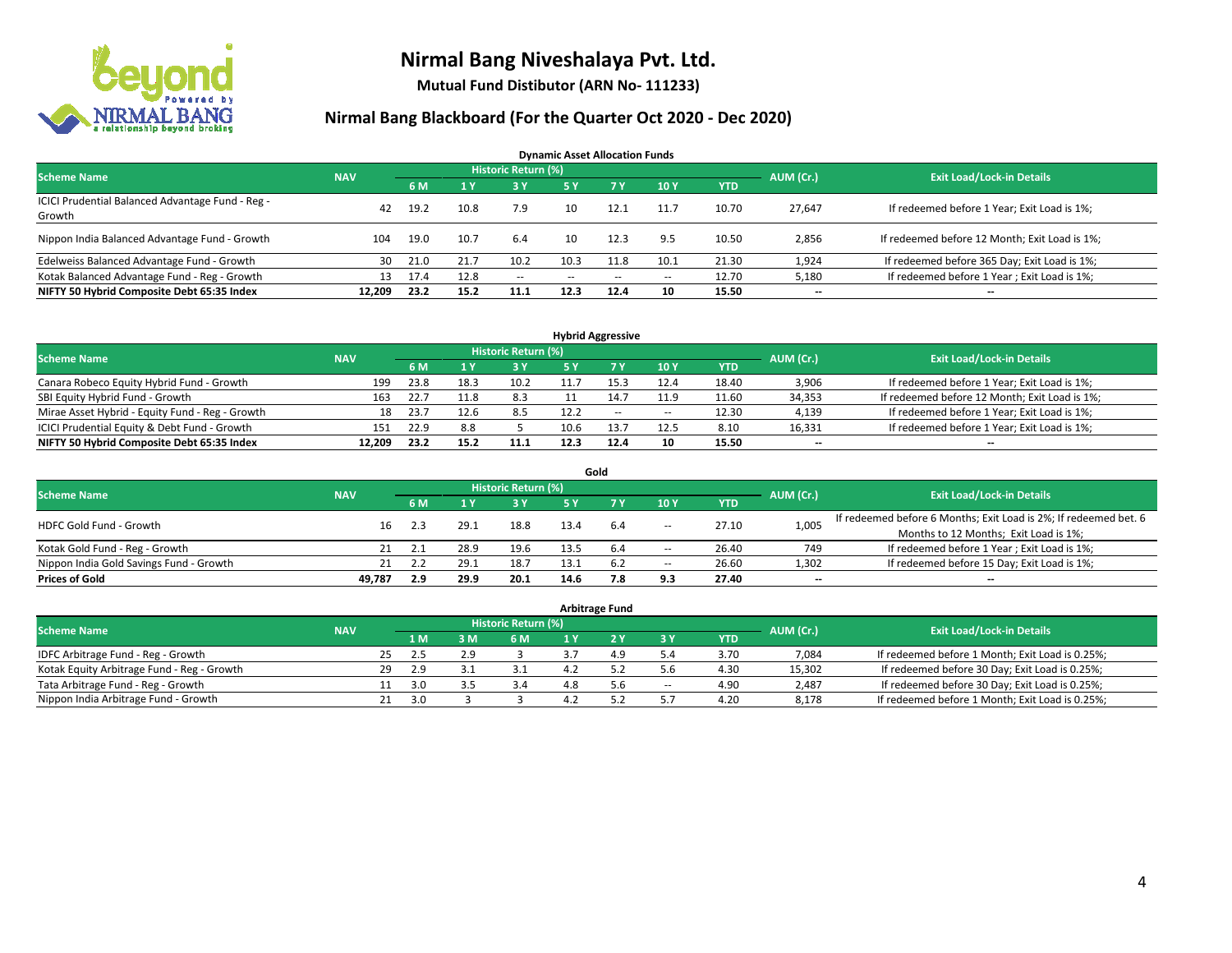

**Mutual Fund Distibutor (ARN No- 111233)**

|                                                |                          |     |                |                     |     | <b>Overnight Fund</b> |                          |                 |           |                                  |
|------------------------------------------------|--------------------------|-----|----------------|---------------------|-----|-----------------------|--------------------------|-----------------|-----------|----------------------------------|
| <b>Scheme Name</b>                             | <b>NAV</b>               |     |                | Historic Return (%) |     |                       | <b>YTM</b>               | Avg             | AUM (Cr.) | <b>Exit Load/Lock-in Details</b> |
|                                                |                          | 1W  | 2 <sub>W</sub> | 1 M                 | 3 M | 1Y                    |                          | <b>Maturity</b> |           |                                  |
| IDFC Overnight Fund - Reg - Growth             | 1,087                    | 3.0 |                | 2.8                 | 2.8 |                       | 2.78                     | 0.01            | 1,914     | Nil                              |
| Tata Overnight Fund - Reg - Growth             | 1,075                    | 3.1 |                | 2.9                 | 2.9 | 3.3                   | 2.86                     | 0.01            | 2,094     | Nil                              |
| SBI Overnight Fund - Growth                    | 3,293                    | 3.1 |                | 2.9                 | 2.9 | 3.3                   | 2.9                      | 0.00            | 9,183     | Nil                              |
| ICICI Prudential Overnight Fund - Reg - Growth | 110                      | 3.0 |                | 2.9                 | 2.9 | 3.3                   | 2.89                     |                 | 7,708     | Nil                              |
| Nippon India Overnight Fund - Reg - Growth     | 109                      | 3.0 |                | 2.9                 | 2.9 | 3.4                   | 2.99                     | 0.00            | 4,173     | Nil                              |
| <b>CRISIL Liquid Fund Index</b>                | $\overline{\phantom{a}}$ | 3.6 | 3.4            | 3.2                 | 3.6 | 4.6                   | $\overline{\phantom{a}}$ | --              | --        | $\overline{\phantom{a}}$         |

| <b>Liauid Funds</b>                              |            |     |            |                     |     |     |                          |                          |           |                                  |  |  |  |
|--------------------------------------------------|------------|-----|------------|---------------------|-----|-----|--------------------------|--------------------------|-----------|----------------------------------|--|--|--|
| <b>Scheme Name</b>                               | <b>NAV</b> |     |            | Historic Return (%) |     |     | <b>YTM</b>               | Avg                      | AUM (Cr.) | <b>Exit Load/Lock-in Details</b> |  |  |  |
|                                                  |            | 1 W | <b>2 W</b> | 1 M                 | зM  |     |                          | <b>Maturity</b>          |           |                                  |  |  |  |
| Aditya Birla Sun Life Liquid Fund - Reg - Growth | 327        | 3.0 | ס ר        | 2.7                 |     |     | 3.01                     | 0.09                     | 34,971    | *Ref Footnote                    |  |  |  |
| ICICI Prudential Liquid Fund - Reg - Growth      | 301        | 3.0 | 2.9        | 2.7                 |     |     | 2.98                     | 0.10                     | 46,016    | *Ref Footnote                    |  |  |  |
| Kotak Liquid Fund - Reg - Growth                 | 4,107      | 3.0 | 2.8        | 2.7                 |     |     | 2.93                     | 0.08                     | 31,504    | *Ref Footnote                    |  |  |  |
| Nippon India Liquid Fund - Growth                | 4,957      | 3.0 | 2.9        | 2.7                 |     |     | 2.94                     | 0.08                     | 23,106    | *Ref Footnote                    |  |  |  |
| Mahindra Manulife Liquid Fund - Reg - Growth     | 1.318      | 3.1 |            | 2.9                 |     |     | 3.05                     | 0.06                     | 2,050     | *Ref Footnote                    |  |  |  |
| <b>CRISIL Liquid Fund Index</b>                  | $- -$      | 3.6 | 3.4        | 3.2                 | 3.6 | 4.6 | $\overline{\phantom{a}}$ | $\overline{\phantom{a}}$ | $- -$     | $- -$                            |  |  |  |

|                                                   |            |      |     |                            |     | <b>Ultra Short Fund</b> |            |                          |                          |                                  |
|---------------------------------------------------|------------|------|-----|----------------------------|-----|-------------------------|------------|--------------------------|--------------------------|----------------------------------|
| <b>Scheme Name</b>                                | <b>NAV</b> |      |     | <b>Historic Return (%)</b> |     |                         | <b>YTM</b> | Avg                      | AUM (Cr.)                | <b>Exit Load/Lock-in Details</b> |
|                                                   |            | 1 M  | з м | 6 M                        | 1 Y | $\sqrt{3}$ V            |            | <b>Maturity</b>          |                          |                                  |
| HDFC Ultra Short Term Fund - Reg - Growth         | 12         | 2.8  | 4.5 | 4.9                        |     | $- -$                   | 3.66       | 0.44                     | 16,434                   | Nil                              |
| ICICI Prudential Ultra Short Term Fund - Growth   | 21         |      |     |                            | 6.5 |                         | 4.61       | 0.45                     | 9,030                    | Nil                              |
| Axis Ultra Short Term Fund - Reg - Growth         | 12         | 2.7  | 4.1 | 4.4                        |     | $- -$                   | 3.93       | 0.47                     | 4,555                    | Nil                              |
| Aditya Birla Sun Life Savings Fund - Reg - Growth | 419        | -3.4 |     | 5.9                        |     |                         | 3.76       | 0.52                     | 17,295                   | Nil                              |
| <b>NIFTY Ultra Short Duration Debt Index</b>      | 4.218      | 3.2  | 4.1 | 4.2                        | 5.6 |                         | --         | $\overline{\phantom{a}}$ | $\overline{\phantom{a}}$ | $-$                              |

| <b>Money Market Fund</b>                         |                          |     |     |                            |                |           |            |                 |           |                                               |  |  |  |  |
|--------------------------------------------------|--------------------------|-----|-----|----------------------------|----------------|-----------|------------|-----------------|-----------|-----------------------------------------------|--|--|--|--|
| <b>Scheme Name</b>                               | <b>NAV</b>               |     |     | <b>Historic Return (%)</b> |                |           | <b>YTM</b> | Avg             | AUM (Cr.) | <b>Exit Load/Lock-in Details</b>              |  |  |  |  |
|                                                  |                          | 1 M | 3M  | <b>6M</b>                  | 1 <sub>Y</sub> | $Z$ 3 $V$ |            | <b>Maturity</b> |           |                                               |  |  |  |  |
| Aditya Birla Sun Life Money Manager Fund - Reg - | 282                      | 3.0 | 4.3 | 4.7                        | 6.6            | 7.5       | 3.47       | 0.34            | 12,717    | Nil                                           |  |  |  |  |
| Growth                                           |                          |     |     |                            |                |           |            |                 |           |                                               |  |  |  |  |
| SBI Savings Fund - Growth                        | 32                       | 2.8 | 3.8 | 4.2                        |                | 6.8       | 3.5        | 0.29            | 23,296    | If redeemed before 3 Days; Exit Load is 0.1%; |  |  |  |  |
| HDFC Money Market Fund - Growth                  | 4,375                    | 3.0 |     | 4.5                        | 6.5            | 7.4       | 3.3        | 0.27            | 12,127    | Nil                                           |  |  |  |  |
| Tata Money Market Fund - Reg - Growth            | 3,601                    | 3.0 | 4.2 | 4.6                        | 6.4            | 4.7       | 3.47       | 0.36            | 1,279     | Nil                                           |  |  |  |  |
| <b>CRISIL Liquid Fund Index</b>                  | $\overline{\phantom{a}}$ | 3.2 | 3.6 | 3.8                        | 4.6            | $- -$     | --         | $- -$           | $- -$     | $-$                                           |  |  |  |  |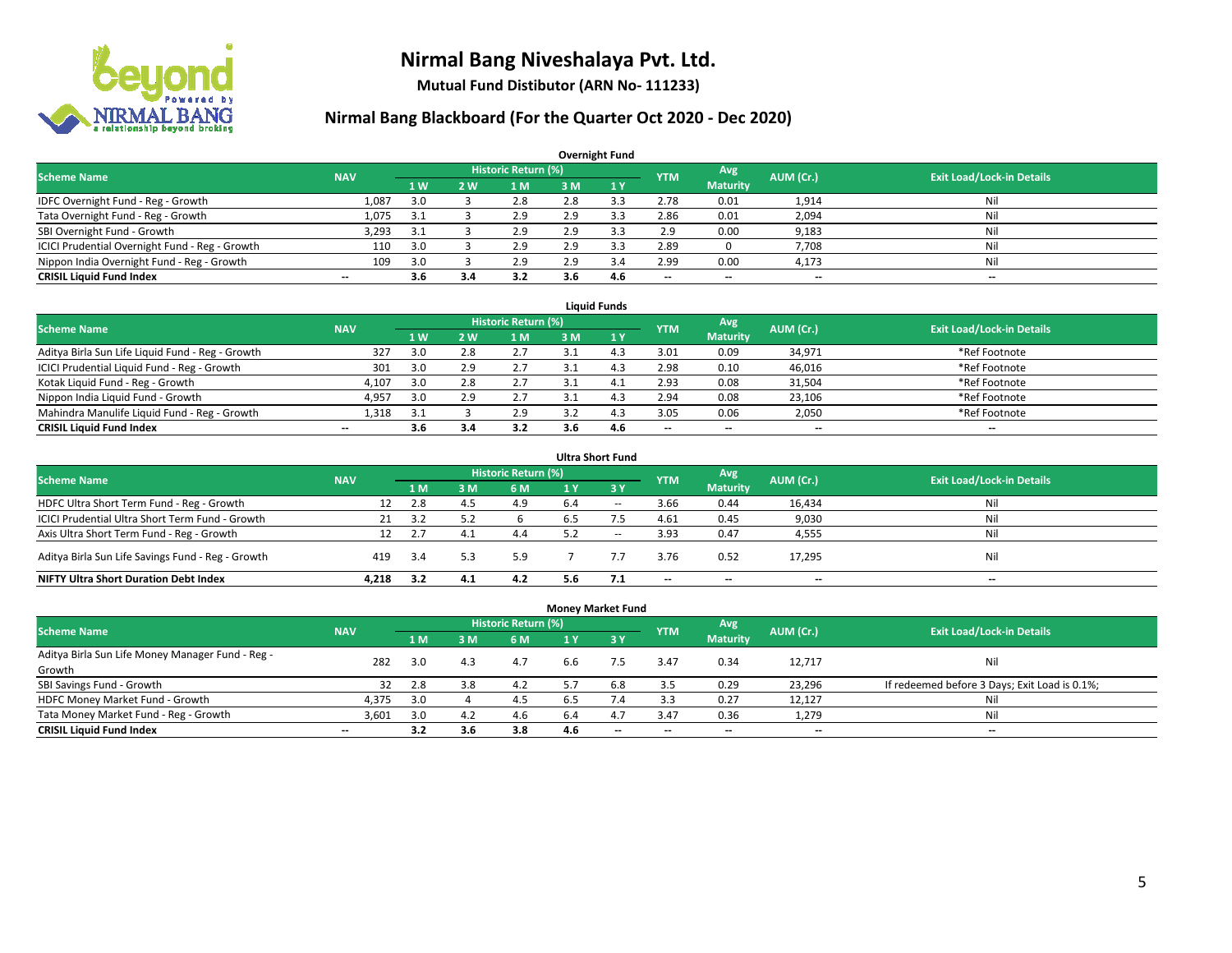

**Mutual Fund Distibutor (ARN No- 111233)**

## **Nirmal Bang Blackboard (For the Quarter Oct 2020 - Dec 2020)**

| <b>Short Term Fund</b>                           |            |     |                |                |                            |      |     |            |                  |           |                                  |  |  |
|--------------------------------------------------|------------|-----|----------------|----------------|----------------------------|------|-----|------------|------------------|-----------|----------------------------------|--|--|
| <b>Scheme Name</b>                               | <b>NAV</b> |     |                |                | <b>Historic Return (%)</b> |      |     | <b>YTM</b> | Avg <sup>1</sup> | AUM (Cr.) | <b>Exit Load/Lock-in Details</b> |  |  |
|                                                  |            |     | 1 <sub>M</sub> | 3 M            | 6 M                        |      |     |            | <b>Maturity</b>  |           |                                  |  |  |
| HDFC Short Term Debt Fund - Growth               |            | 25  | 4.9            | 9.6            | 9.7                        | 10.8 | 9.1 | 5.41       | 3.55             | 16,907    | Ni                               |  |  |
| Nippon India Short Term Fund - Growth            |            |     | 4.0            | 9 <sub>4</sub> | 8.3                        | 9.3  |     | 5.11       | 2.66             | 8,971     | Ni                               |  |  |
| <b>ICICI Prudential Short Term Fund - Growth</b> |            | -46 | 4.9            | 9.8            | 9.3                        | 10.6 | 8.6 | 5.11       | 3.50             | 22,802    | Nil                              |  |  |

| <b>Low Duration Fund</b>                     |            |      |    |                      |     |    |            |                 |           |                                  |  |  |  |
|----------------------------------------------|------------|------|----|----------------------|-----|----|------------|-----------------|-----------|----------------------------------|--|--|--|
| <b>Scheme Name</b>                           | <b>NAV</b> |      |    | Historic Return (%)' |     |    | <b>YTM</b> | Avg             | AUM (Cr.) | <b>Exit Load/Lock-in Details</b> |  |  |  |
|                                              |            | 1 M  | ١M | 6 M                  |     |    |            | <b>Maturity</b> |           |                                  |  |  |  |
| <b>HDFC Low Duration Fund - Growth</b>       | 45         | -6.2 |    | א.                   | 8.1 |    | 4.46       | 1.58            | 24,753    | Nil                              |  |  |  |
| ICICI Prudential Savings Fund - Reg - Growth | 414        | 8.0  |    |                      | 8.6 |    | 4.36       | 2.10            | 30,111    | Nil                              |  |  |  |
| Kotak Low Duration Fund - Std - Growth       | 2.612      |      |    | b.5                  | 7 Q | 70 | 4.17       | 0.86            | 14.064    | Nil                              |  |  |  |

| <b>Banking &amp; PSU Bond Funds</b>                 |            |    |      |      |                     |      |  |            |                 |           |                                  |  |  |
|-----------------------------------------------------|------------|----|------|------|---------------------|------|--|------------|-----------------|-----------|----------------------------------|--|--|
| <b>Scheme Name</b>                                  | <b>NAV</b> |    |      |      | Historic Return (%) |      |  | <b>YTM</b> | Avg             | AUM (Cr.) | <b>Exit Load/Lock-in Details</b> |  |  |
|                                                     |            |    | 1 M  | . M  | 6 M                 |      |  |            | <b>Maturity</b> |           |                                  |  |  |
| HDFC Banking and PSU Debt Fund - Reg - Growth       |            | 18 |      | 10.1 | 9.4                 | 10.4 |  | 5.43       | 3.88            | 10,652    | Nil                              |  |  |
| Kotak Banking and PSU Debt Fund - Reg - Growth      |            | 50 | -5.0 | 10   | 8.7                 | 10.4 |  | 5.31       | 3.83            | 10,215    | Nil                              |  |  |
| Nippon India Banking & PSU Debt Fund - Reg - Growth |            | 16 |      |      |                     | 10.8 |  | 5.06       | 4.64            | 7,101     | Nil                              |  |  |

| <b>Corporate Bond Funds</b>                         |            |     |      |                            |      |        |            |                 |           |                                  |  |  |  |  |
|-----------------------------------------------------|------------|-----|------|----------------------------|------|--------|------------|-----------------|-----------|----------------------------------|--|--|--|--|
| <b>Scheme Name</b>                                  | <b>NAV</b> |     |      | <b>Historic Return (%)</b> |      |        | <b>YTM</b> | Avg             | AUM (Cr.) | <b>Exit Load/Lock-in Details</b> |  |  |  |  |
|                                                     |            | 1 M | 3 M  | 6 M                        | 1 Y  | $Z_3V$ |            | <b>Maturity</b> |           |                                  |  |  |  |  |
| ICICI Prudential Corporate Bond Fund - Reg - Growth | 23         | 4.2 | Q    | 8.4                        | 10.4 | 8.8    | 4.93       | 4.41            | 18,155    | Nil                              |  |  |  |  |
| IDFC Corporate Bond Fund - Reg - Growth             |            | 3.3 |      | 8.9                        | 11.4 | 8.7    | 4.88       | 3.30            | 22,668    | Nil                              |  |  |  |  |
| HDFC Corporate Bond Fund - Growth                   | 25         | 6.0 | 10.9 | 9.3                        | 11.6 | 9.4    | 5.15       | 4.61            | 26,279    | Nil                              |  |  |  |  |
| Kotak Corporate Bond Fund - Std - Growth            | 2,893      | 4.8 | Q 3  | 8.5                        | 9.6  | 8.9    | 4.74       | 2.38            | 7,981     | Nil                              |  |  |  |  |

|                                            |            |    |      |      |                     |      | <b>Credit Risk Fund</b> |            |                        |           |                                                                       |
|--------------------------------------------|------------|----|------|------|---------------------|------|-------------------------|------------|------------------------|-----------|-----------------------------------------------------------------------|
| <b>Scheme Name</b>                         | <b>NAV</b> |    |      |      | Historic Return (%) |      |                         | <b>YTM</b> | Avg<br><b>Maturity</b> | AUM (Cr.) | <b>Exit Load/Lock-in Details</b>                                      |
|                                            |            |    |      | 3 M  | 6 M                 |      | <b>73Y</b>              |            |                        |           |                                                                       |
| ICICI Prudential Credit Risk Fund - Growth |            | 23 | .6.b | 10.8 | 11.8                | 9.7  | 8.6                     | 7.85       | 2.75                   | 6,685     | If redeemed before 1 Year; Exit Load is 1%;                           |
| HDFC Credit Risk Debt Fund - Reg - Growth  |            | 18 |      |      | 14.2                | 10.8 | 8.2                     | 8.55       | 2.62                   | 6,480     | If redeemed before 12 Month; Exit Load is 1%; If redeemed bet. 12     |
|                                            |            |    |      |      |                     |      |                         |            |                        |           | Month to 18 Month; Exit Load is 0.5%;                                 |
| SBI Credit Risk Fund - Growth              |            |    |      |      |                     |      |                         |            |                        |           | If redeemed before 12 Month; Exit Load is 3%; If redeemed bet. 12     |
|                                            |            | 34 |      | 11.5 | 10.8                | 9.7  |                         | 7.07       | 3.11                   |           | 3,699 Month to 24 Month; Exit Load is 1.5%; If redeemed bet. 24 Month |
|                                            |            |    |      |      |                     |      |                         |            |                        |           | to 36 Month; Exit Load is 0.75%;                                      |

#### 6